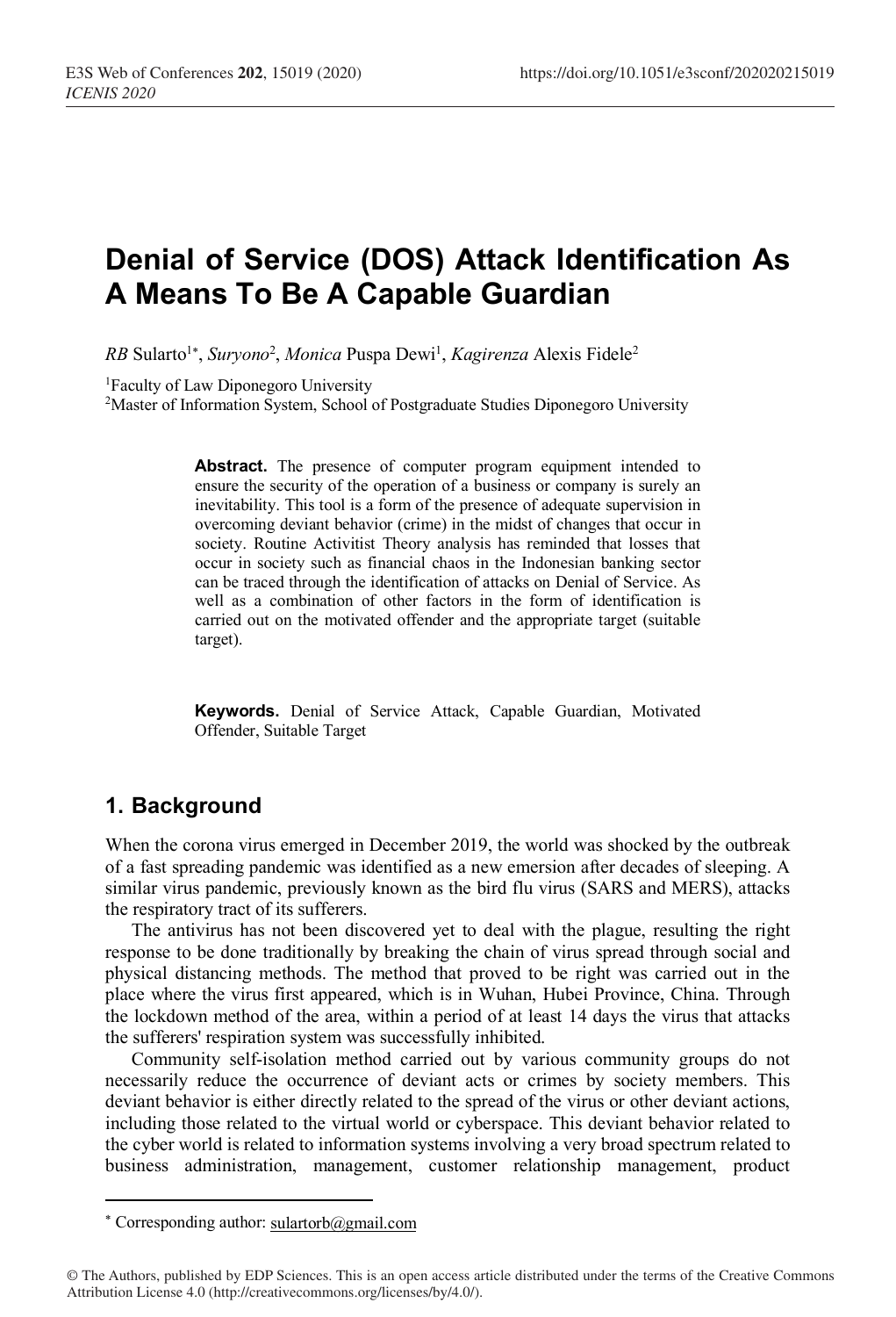development and marketing and others. These fields tend to be criminogenic in nature and open opportunities to obtain financial benefits from their use.

Kaspersky has just announced their latest report on DDoS attacks, which are associated with the increasing of community activities at home due to the Covid-19 corona virus pandemic. Quoted from Kaspersky's report on Tuesday (13/5/2020), DDoS (distributed denial-of-service) attacks experienced a significant increase during the first three months of 2020. This is because the perpetrators behind DDoS attacks took the opportunity when almost all activities including study, work, or leisure shift to online form [1]. Changes in community activities from real activity to virtual activity are not fully realized and anticipation of behavior changes that are not as fast as the spread of the virus has made many citizens become victims amid the outbreak of the Covid-19 pandemic.

An illustration of events having a very devastating impact in the economic sector, for instance, was what happened to banking sector in Indonesia. Bank Bukopin as a national private commercial bank, which at the end of 2019 and early 2020 was quite calm like other private banks, surprisingly, in mid-2020, there was a quite surprising incident since customers found it difficult to withdraw their funds from the bank and per day withdrawal was limited up to 25 million rupiah. The similar thing could also happen at branch bank offices. Meanwhile, at sub-branch offices, the withdrawal limit was much smaller. There was no formal explanation for the restriction, however, the "rush" condition in the Bukopin bank could clearly benefit certain parties.

## **2. Problems Formulation**

IBM's internal records show that there has been an increase in cyber attacks of up to 6,000 percent in the last three months globally, in Indonesia, it occurred on online trading sites [4]. This phenomenon in the cyber world is certainly quite unsettling for the community. Potential losses due to cybercrime could reduce public interest in online activities amid the Covid 19 Pandemic.

Referring to this brief description, the problems related to the financial sector that can be furtherly discussed in this article are:

- 1) How to create the conditions so that society becomes the unsuitable target for cybercrime.
- 2) What steps that must be taken to provide adequate supervision in preventing and overcoming cyber crime

#### **3. Review of Literature**

When a question is asked, why in society there are various changes but crime still occurs, such a similar question can also be discussed, that is why crime still occurs when people do activities online in the midst of the Covid 19 pandemic?

To explain the crime that occurs in the midst of changes in society, Lawrence E. Cohen and Marcus Felson through the Rational Activitist Theory initially questioned why the crime rate in urban communities increased during the 1960s when common factors were blamed for it, namely such as poverty in economic conditions which had actually improved. Therefore, Cohen and Felson suggested an idea, that is crime is an event due to a certain condition and time and involves certain people and objects. They argued that a crime occurring involves least 3 elements in a certain space and time, namely: (1) an offender who had prepared to commit an offense, (2) a suitable target, for example a victim who was mistreated or an object to become the object of theft; and (3) an absence of capable guardian to prevent crime.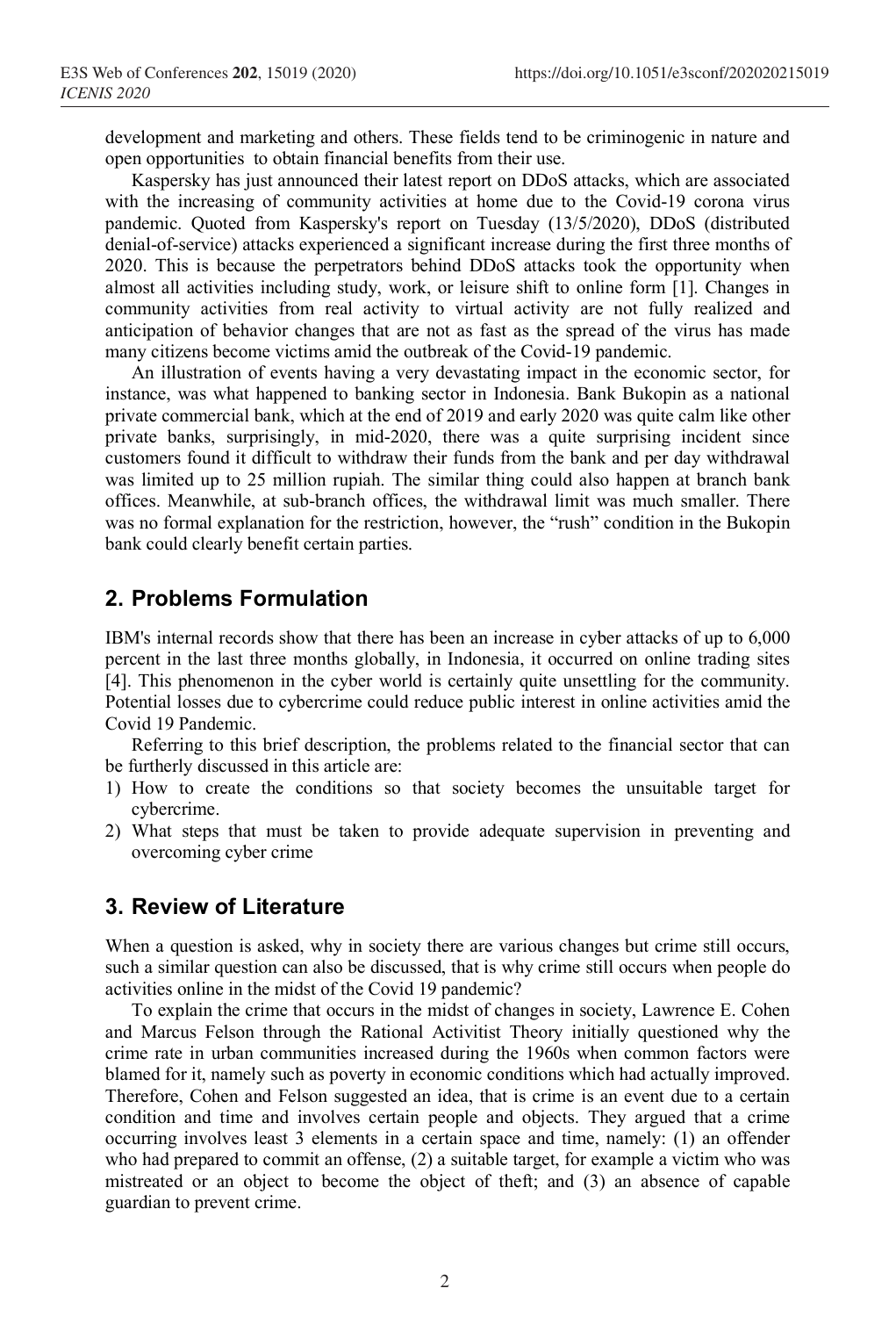The absence of these 3 factors has resulted in failure to prevent the crime that occurs. By referring to the scope of human ecological theories, Cohen and Felson suggested structural changes that occur as a pattern of routine activities in society affecting the crime rate influenced by time and space from these 3 elements. As the routine activities of a changing society, such as in terms of time and space, motivated behavior and adequate supervision, also change. In other words, opportunities to commit crimes and patterns of crime are a function of the routine activity patterns of society.

The routine patterns of society activities packed into the virtual world has caused the existence of this information is crucial to be noticed. In fact, many parties have made it a commodity in various matters related to people's lives. It is not an exaggeration if John Naisbitt said, *"Information is an economic entity because it costs something to produce and because people are willing to pay for it"*. (P 36)

## **4. Finding & Discussion**

The deviant behavior that occurs, including in the context of changes in society, such as the COVID-19 pandemic, happens with specific conditions in the middle of the society itself. Crime that occurs as stated by Cohen and Felson, requires at least three elements, which are:

- 1) a motivated offender;
- 2) a suitable target;
- 3) the absence of capable guardian

Referring to the "rush" illustration of the financial sector in Indonesian society, that is, the "rush" of a national private bank, surely it can be seen in the possibility of obtaining financial benefits that can be obtained from selling additional shares at a lower price compared to the feasibility price of the assessment under normal conditions. Such condition, which is relatively more usable, certainly motivate certain parties to use them to obtain the financial benefits. Obtaining this goal can be done by attacking the server by sending massive data. Sending a flood of data to the target server results in network failure.

The second factor is the presence of a right target. Since the end of last year or around October 2019, the Financial Services Authority/Otoritas Jasa Keuangan (OJK) decided that this national private bank were under the guidance of a national which belonged to Bank Umum Milik Negara (BUMN), that is, Bank Negara Indonesia 1946 and then switched to Bank Rakyat Indonesia, in which the guidance was intended to assist the liquidity of the national private commercial bank. The disruption to the liquidity of national banks became even more pressing after the COVID-19 pandemic. The banking sector becomes quite vulnerable and its liquidity capacity is undeniably influenced by these conditions due to the pandemic. The ability of banks to provide liquidity is a requirement that Otoritas Jasa Keuangan is very concerned with and of course determines the sustainability of a bank accordingly. The condition of the bank oppressed by the covid 19 pandemic and the bank's ability bring in the condition, in which the bank has no other method to sustain life other than receiving additional capital so that its liquidity is maintained.

The presence of adequate supervision is a defining factor in protecting the society as user of bank services. The supervision cannot be left solely to the existing financial authority, that is Otoritas Jasa Keuangan. Offering additional shares to the public requires the optimal involvement of Badan Pengawasan Pasar Modal (Bapepam). Besides OJK's optimal role, the involvement of Bapepam is also required as well Lembaga Penjamin Simpanan (LPS), Perhimpunan Bank Nasional (Perbanas), Non-Governmental Organizations related to Consumer Protection such as YLKI and academics who can guard with academic considerations on steps taken by a certain party. Supervision carried out is not only in the real world of banking, but more importantly in virtual means determining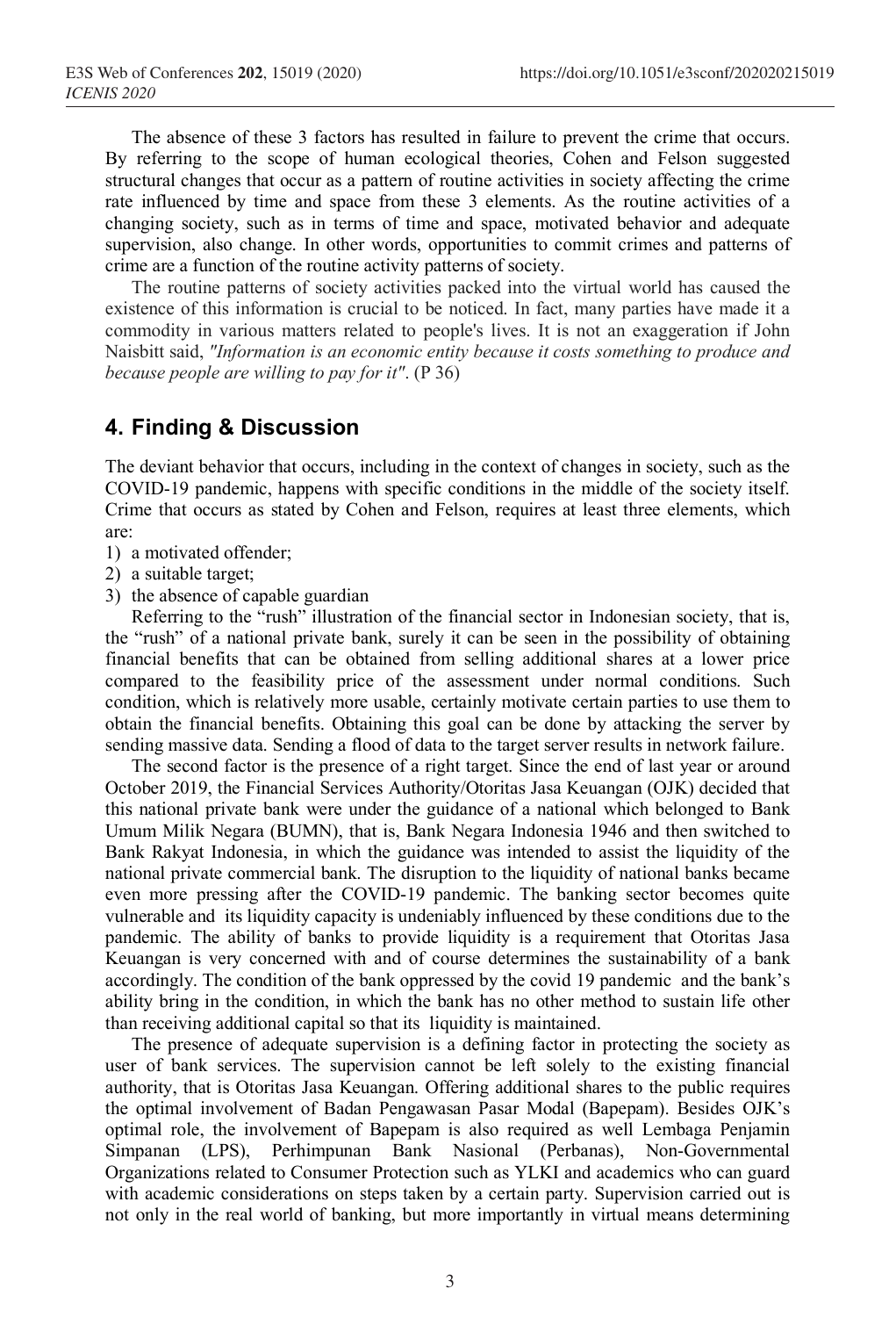the life of banking activities in society. Controlling factors in a company need to be based on ethics and morals of the businessmen in assigning their positions as controlling shareholder in a business.

Optimization of virtual supervision in banking activities, especially those that occur at national banks, needs to be implemented especially with the consideration that the "chaos" in the private banking world is a repetition of previous events. Previous chaos with Bank Bukopin were always linked to the state agency, Badan Urusan Logistik (Bulog). Even the Indonesian press illustrated that Bulog and Bukopin were like tree trunks with branches. Every time Bulog shoke, Bukopin also shoke [6]. The chaos in the era of the Covid 19 Pandemic was a financial chaos for Bukopin that had happened repeatedly. As a national bank whose business sector is related to the existence of micro and medium enterprises, naturally, the financial impact was perceived nationally. Even though foreign investor from South Korea, Kookmin Bank, had committed to maintain the liquidity of this national private commercial bank, the impact on the society was perceived especially among the small and medium enterprises sector.

Reinforcement of control or adequate supervision, especially in the virtual world, by strengthening the Denial of Service on the server, becomes a necessity to protect the society. Attacks against DoS are commonly found with attack identification level (TCP SYN, UDP and HTTP protocol) ranging from low (Q1), medium (Q2) and high (Q4) level. The most common identification attack is the overload of unwanted packet to the victim through varying numbers of packet requests, and the victim is unable to respond to the appropriate SYN-ACK. Eventually, an inappropriate response will result in an error for another party (for example an appraisal), resulting in an accurate assessment of a certain condition (a fair share price). Such condition like can indeed be expected to create misinformation in certain areas (stock prices).

# **5. Conclusion**

The Covid 19 pandemic that occurred globally has changed society's behavior from real behavior to virtual behavior driven as a result of Physical and Social Distancing in the society. Changes in society's behavior do not drastically reduce the incidence of crime. One of the incidents that is quite vulnerable to occur is virtual behavior in the financial sector. Financial chaos at a national private bank was triggered by motivated offender, suitable target and absence of capable guardian. Supervision in the virtual world, especially eliminating the attack factor on Denial of Service (DoS) is a necessity.

Meanwhile, another step that must be taken to provide capable guardian in preventing and overcoming cybercrime in the financial world (banking and investment) is to encourage various parties (Banking, Bapepam, LPS, KPPU, Perbanas, YLKI, etc.) to increase awareness of financial life in Indonesia. The meaning of information is not only for the conditions that have changed human civilization from an industrial society to an information civilization, but also for understanding information as a commodity in society itself.

#### **References**

- 1. Liputan6.com downloaded on Monday 29 Juni 2020 at 14.26 WIB.
- 2. Maguire, Mike. Et al. (2003). *The Oxford Handbook of Criminology*. Oxford : Oxford University Press.
- 3. Naisbitt, John. 1982. *Megatrend : Ten New Direction Transforming Our Lives*. New York: Warner.